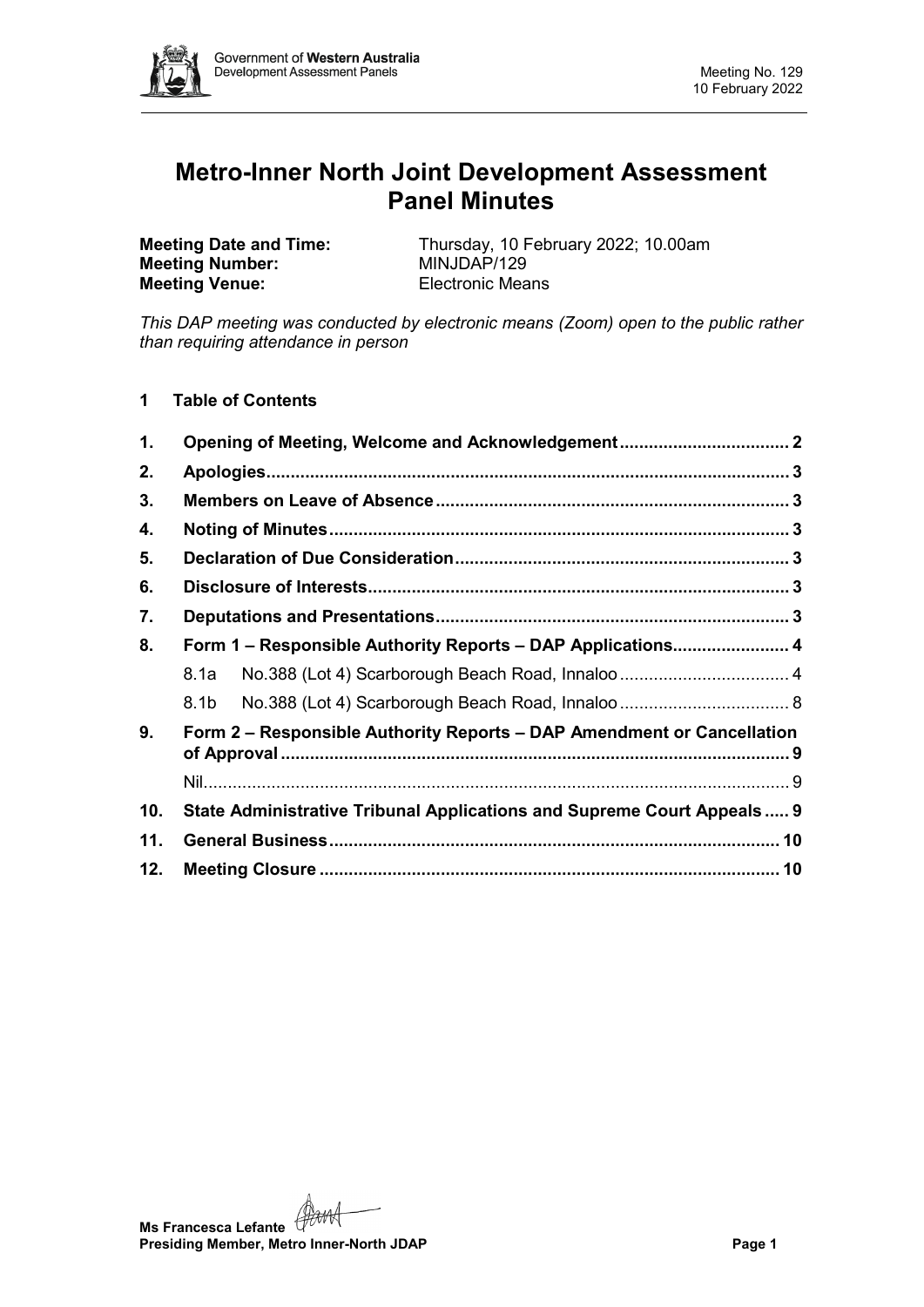

# **Attendance**

# **DAP Members**

Ms Francesca Lefante (Presiding Member) Ms Lee O'Donohue (Deputy Presiding Member) Mr John Syme (Third Specialist Member) Cr Suzanne Migdale (Local Government Member, City of Stirling) Cr Felicity Farrelly (Local Government Member, City of Stirling)

# **Officers in attendance**

Mr Van Phan (City of Stirling) Mr Cameron Howell (City of Stirling) Ms Amanda Sheers (City of Stirling) Ms Giovanna Lumbaca (City of Stirling) Ms Neesha Gomes (Western Australian Planning Commission) Ms Nina Lytton (Western Australian Planning Commission)

# **Minute Secretary**

Ms Ashlee Kelly (DAP Secretariat)

# **Applicants and Submitters**

Ms Rebecca Travaglione (Urbis) Mr James Dann (Scentre Group) Mr Ben Walters (Meyer Shircore) Mr Kris Stone (SLR Consulting)

# **Members of the Public / Media**

<span id="page-1-0"></span>Ms Tyler Brown from PerthNow was in attendance.

# **1. Opening of Meeting, Welcome and Acknowledgement**

The Presiding Member declared the meeting open at 10.02am on 10 February 2022 and acknowledged the traditional owners and paid respect to Elders past and present of the land on which the meeting was being held.

The Presiding Member announced the meeting would be run in accordance with the DAP Standing Orders 2020 under the *Planning and Development (Development Assessment Panels) Regulations 2011.*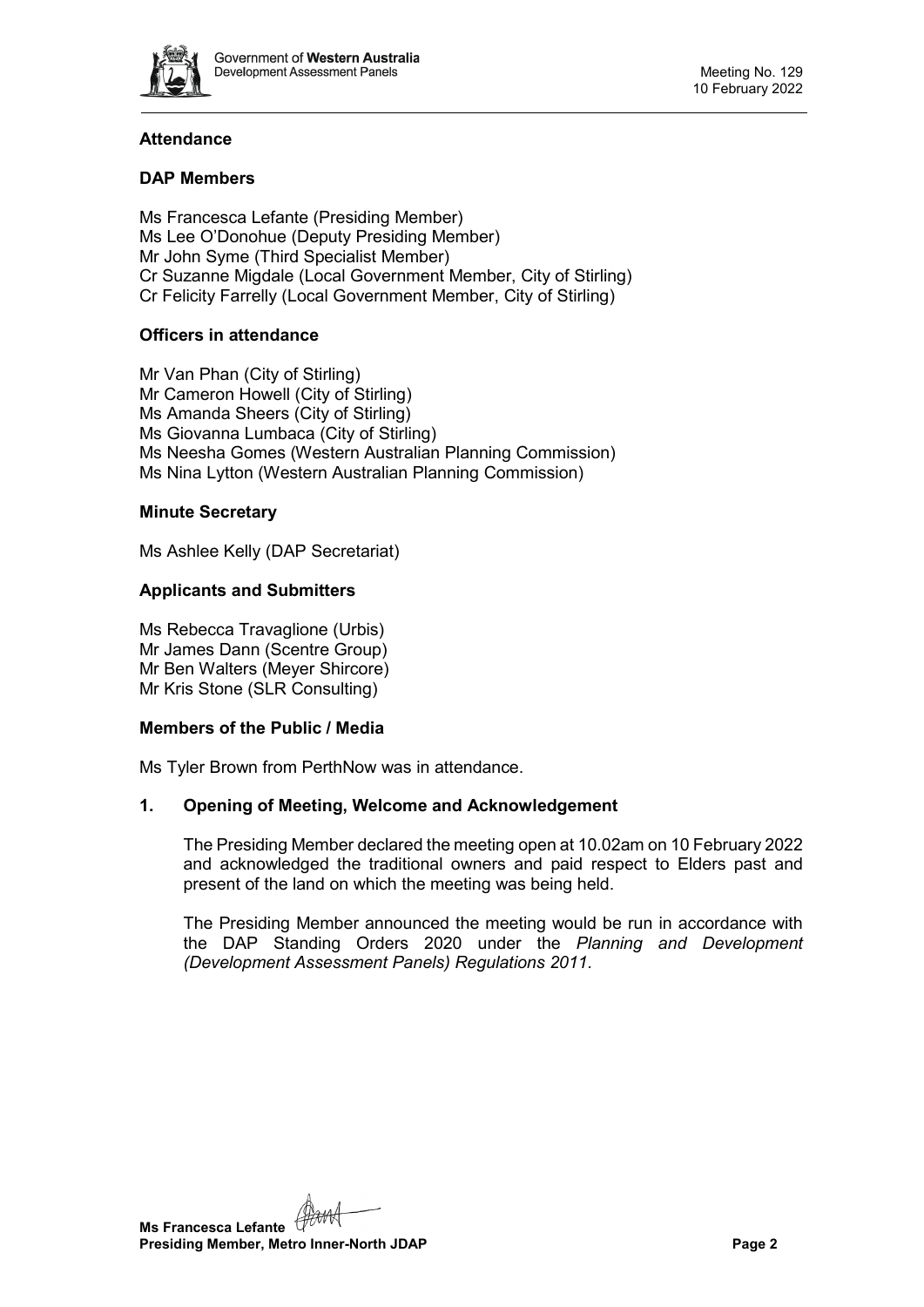

# **1.1 Announcements by Presiding Member**

The Presiding Member advised that in accordance with Section 5.16 of the DAP Standing Orders 2020 which states *'A person must not use any electronic, visual or audio recording device or instrument to record the proceedings of the DAP meeting unless the Presiding Member has given permission to do so.',* the meeting would not be recorded.

This meeting was convened via electronic means (Zoom). Members were reminded to announce their name and title prior to speaking.

#### <span id="page-2-0"></span>**2. Apologies**

Nil

### <span id="page-2-1"></span>**3. Members on Leave of Absence**

Nil

### <span id="page-2-2"></span>**4. Noting of Minutes**

DAP members noted that signed minutes of previous meetings are available on the [DAP website.](https://www.dplh.wa.gov.au/about/development-assessment-panels/daps-agendas-and-minutes)

### <span id="page-2-3"></span>**5. Declaration of Due Consideration**

All members declared that they had duly considered the documents.

# <span id="page-2-4"></span>**6. Disclosure of Interests**

Nil

# <span id="page-2-5"></span>**7. Deputations and Presentations**

- **7.1** Ms Rebecca Travaglione (Urbis) addressed the DAP in support of the recommendation for the application at Item 8.1a&b and responded to questions from panel.
- <span id="page-2-6"></span>**7.2** The City of Stirling Officers addressed the DAP in relation to the application at Item 8.1a.

**Ms Francesca Lefante Presiding Member, Metro Inner-North JDAP Page 3**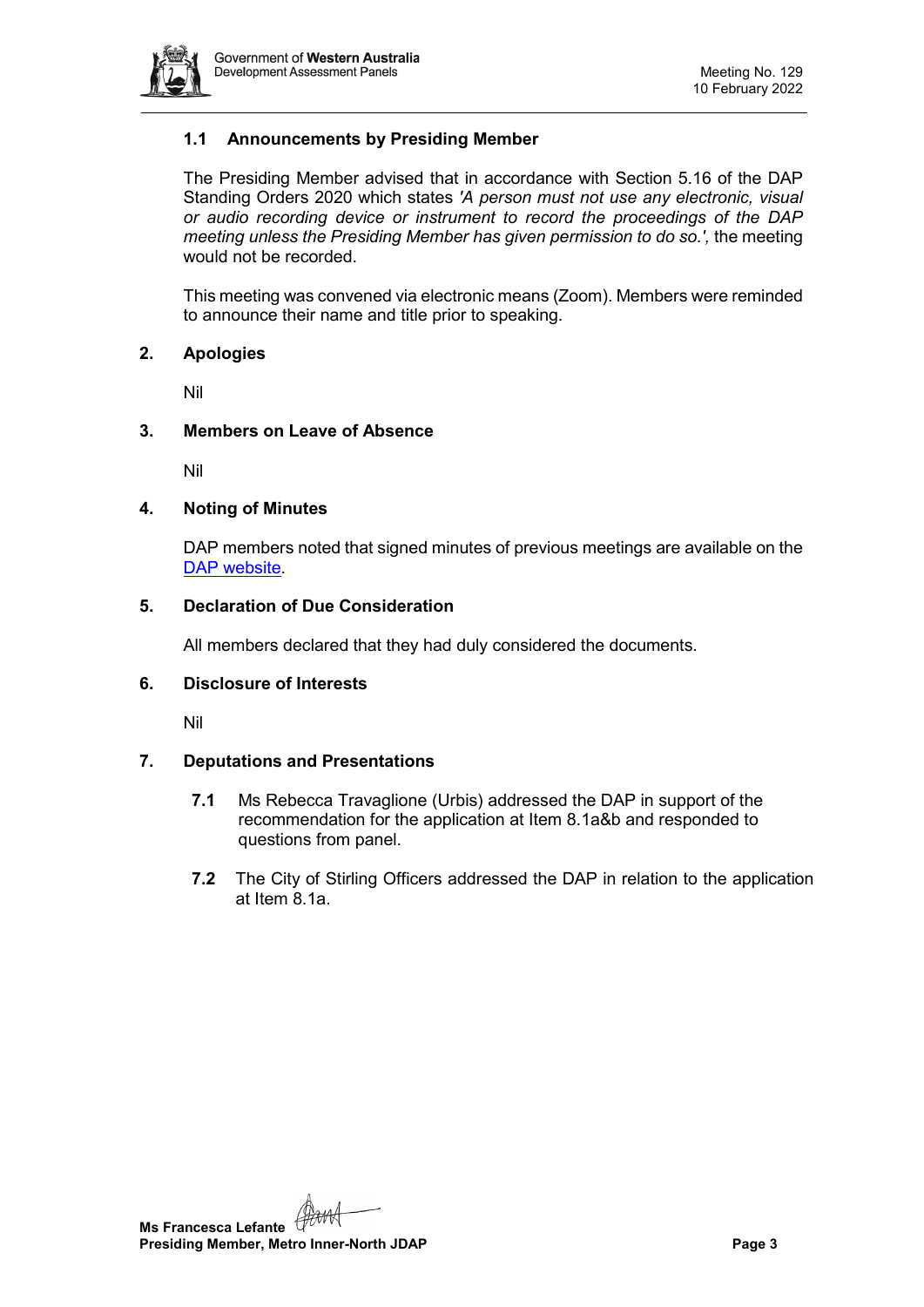

# <span id="page-3-0"></span>**8. Form 1 – Responsible Authority Reports – DAP Applications**

# **8.1a No.388 (Lot 4) Scarborough Beach Road, Innaloo**

Development Description: Aldi Supermarket addition and associated works Applicant: Urbis Pty Ltd Owner: Scentre Management Limited and RE1 Limited<br>Responsible Authority: City of Stirling Responsible Authority:<br>DAP File No: DAP/21/02097

# **REPORT RECOMMENDATION**

**Moved by:** Cr Suzanne Migdale **Seconded by:** Cr Felicity Farrelly

That the Metro Inner-North JDAP resolves to:

**Approve** DAP Application reference DAP/21/02097 as detailed on the DAP Form 1 dated 2 September 2021 and accompanying plans in accordance with Clause 68 of Schedule 2 (Deemed Provisions) of the *Planning and Development (Local Planning Schemes) Regulations 2015*, and the provisions of the City of Stirling Local Planning Scheme No.3, for the proposed Additions to a Shopping Centre at Lot 4, House Number 388, Scarborough Beach Road, Innaloo, subject to the following conditions:

### **Conditions**

- 1. This decision constitutes planning approval only and is valid for a period of four (4) years from the date of approval. If the subject development is not substantially commenced within the specified period, the approval shall lapse and be of no further effect.
- 2. The development is to comply in all respects with the attached approved plans, as dated, marked and stamped, together with any requirements and annotations detailed thereon. The plans approved as part of this application form part of the development approval issued and are listed below:

| <b>Drawing Title</b>               | <b>Date</b>      | Drawn By                            |
|------------------------------------|------------------|-------------------------------------|
| Location Plan - Proposed           | 2 September 2021 | <b>Meyer Shircore</b>               |
| Aldi                               |                  | Architects                          |
| <b>Feature Survey</b>              | 15 April 2015    | Whelans                             |
| Demolition Plan -<br>Proposed Aldi | 2 September 2021 | <b>Meyer Shircore</b><br>Architects |
| Ground Floor/ Site Plan -          | 12 November 2021 | <b>Meyer Shircore</b>               |
| Proposed Aldi                      |                  | Architects                          |
| Elevations - Proposed              | 29 October 2021  | <b>Meyer Shircore</b>               |
| Aldi                               |                  | Architects                          |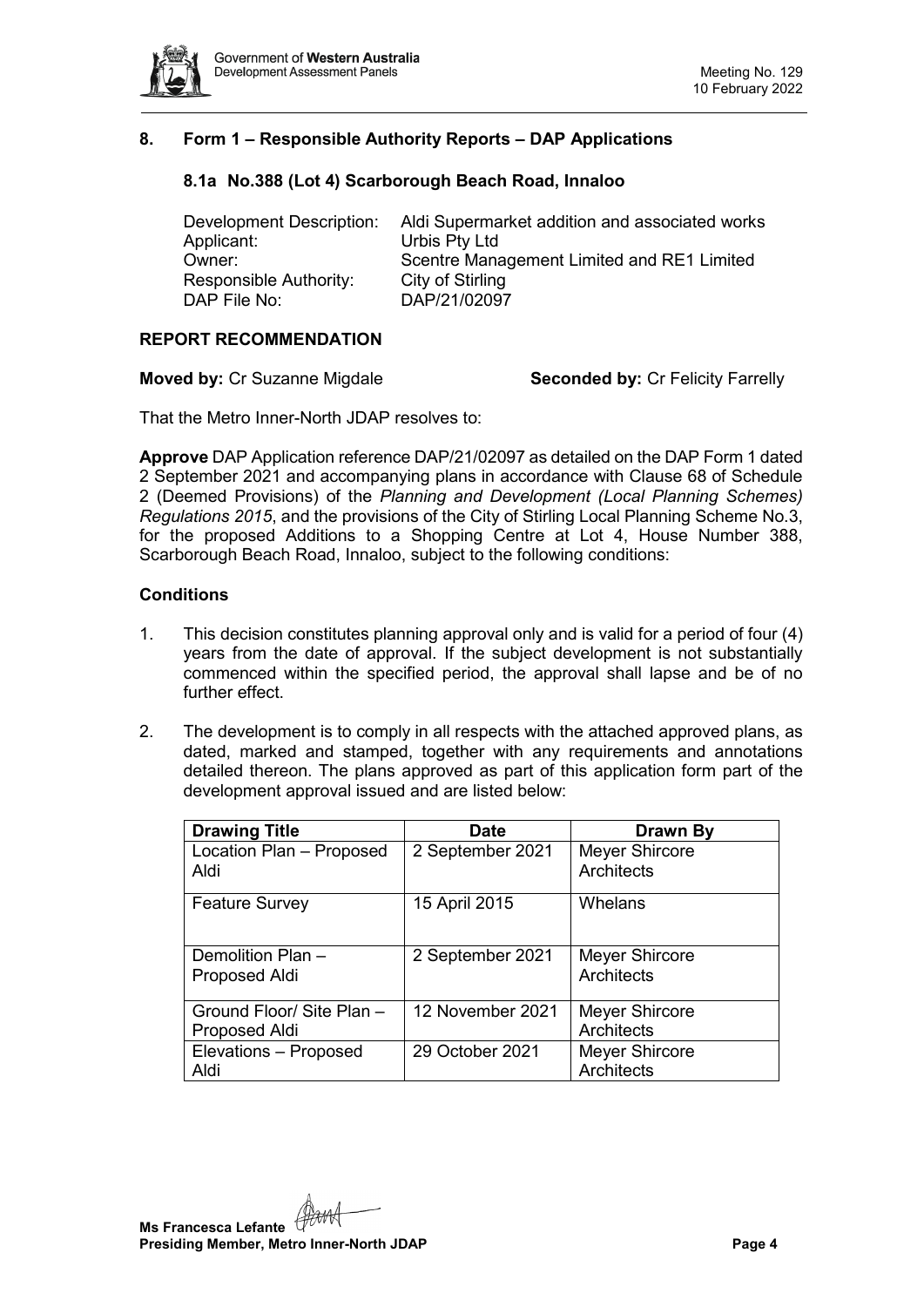

### Landscaping

- 3. Prior to the commencement of any works, details of protection measures during the construction phase are to be provided for the street trees located along the Oswald Street verge, in accordance with Australian Standards AS4970:2009, to the satisfaction of the City of Stirling.
- 4. Prior to the occupation of the development, one (1) Advanced Tree must be planted on-site in the area indicated on the development plans and be maintained thereafter, to the satisfaction of the City of Stirling.

### **Lighting**

- 5. Prior to the submission of a Building Permit, a lighting plan shall be submitted to the City with the provision of lighting to all public spaces, awning areas, parking areas, service areas, footpaths, ground floor entry and exit points, to the satisfaction of the City.
- 6. External lighting shall be positioned so as not to adversely affect the amenity of the locality in accordance with Australian Standard AS/NZ 4282-1997, to the satisfaction of the City of Stirling.

### **Operation**

7. The operational measures identified in the conclusion of the Acoustic Report received 14 September 2021, prepared by Stantec Australia Pty Ltd (Attachment 7), which forms part of this approval, shall be implemented for the life of the development, to the satisfaction of the City of Stirling.

# Parking and Access

- 8. Should the City of Stirling require the use of the Oswald Street road reserve area currently approved for the use of service vehicle access, alternative service vehicle access arrangements are to be provided on-site.
- 9. The crossover shall be designed and constructed in accordance with the City of Stirling's Local Planning Policy 6.7 – Parking and Access, to the satisfaction of the City of Stirling. Crossovers are to be installed prior to occupation of the development.
- 10. All parking bays, manoeuvring and circulation areas are to comply with Australian Standards AS/NZS2890.1 and AS2890.2. The number of ACROD car parking bays and their design and layout are to comply with Australian Standards AS/NZS2890.6:2009 (Off-street Parking for People with Disabilities) and the Building Code of Australia (Volume 1 section D3.5).
- 11. Prior to the occupation of the development, amended plans detailing the pedestrian route from the car parking area to the tenancy including but not limited to, line markings, signage and safety rails are to be provided to the satisfaction of the City.
- 12. Pedestrian pathways providing wheelchair accessibility connecting all entries to buildings with the public footpath and car parking areas, to comply with Australian Standards AS/NZS1428.1-2009 (Design for access and mobility – General requirements for access – New building work).

**Ms Francesca Lefante** (Ham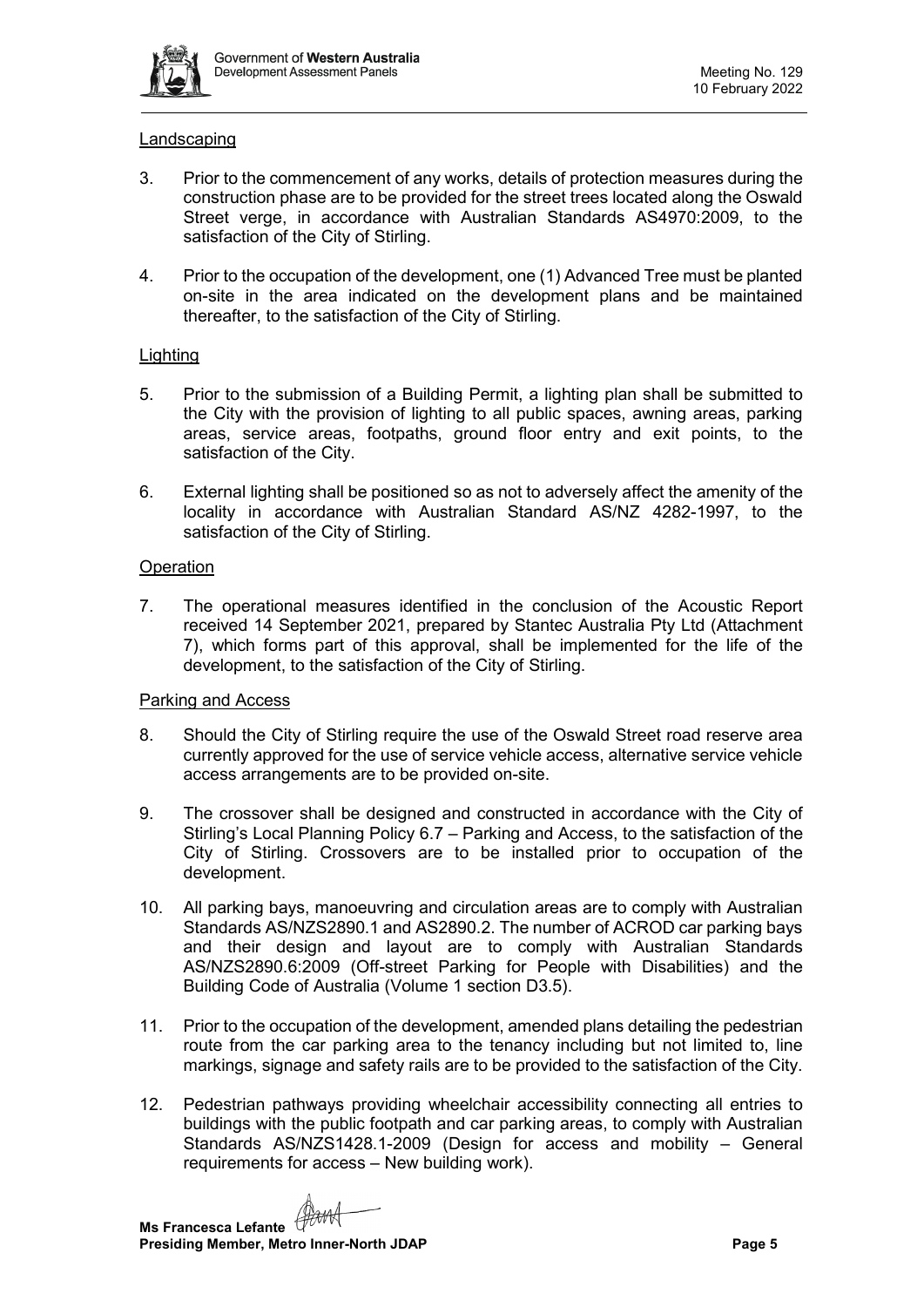

- 13. Prior to the occupation of the development, the redundant crossovers shall be removed, and the kerbing and road reserve reinstated at the landowner's expense in accordance with the City's Local Planning Policy 6.7 – Parking and Access.
- 14. Prior to the occupation of the development, the proposed pedestrian ramp located to the south-east of Oswald Street is to be aligned with the existing pedestrian ramp located on the north-west of Oswald Street.
- 15. Prior to the occupation of the development, a new pedestrian path is to be constructed adjacent to Oswald Street at the landowner's expense and is to be brick paved, to the satisfaction of the City.
- 16. Prior to the occupation of the development, pedestrian priority signage is to be installed adjacent to the Exit Only crossover at the cost of the Landowner, to the satisfaction of the City.

#### **General**

- 17. A Site Management Plan shall be submitted to the City of Stirling and approved prior to commencement of works. The Site Management Plan shall include, but not limited to, dust, noise, vibration, waste management, storage of materials, traffic, parking, on-site and street tree protection areas and site safety/security. The Site Management Plan is to be complied with for the duration of the construction of the development, to the satisfaction of the City of Stirling.
- 18. The colours, materials and finishes of the development shall be in accordance with the details and annotations as indicated on the approved plans which forms part of this approval, to the satisfaction of the City of Stirling.
- 19. Air-conditioning units, ducts and other services shall be screened from view and are to be located away from the streets, to the satisfaction of the City of Stirling.
- 20. Boundary walls shall not exceed the height shown on the approved plans. Prior to occupation, the external finish of the boundary walls shall be finished externally to the same standard as the rest of the development, to the satisfaction of the City of Stirling.
- 21. No walls, letterboxes, fences or other structures above 0.75 metres in height to be constructed within 1.5 metres of where:
	- a. vehicular access points adjoin the site, or
	- b. driveway meets a public street, or
	- c. two streets intersect, or
	- d. driveway meets a right of way, or

unless further approval from the City of Stirling is obtained.

- 22. The development is to comply with the Waste Management Plan received 8 December 2021 prepared by MAZE Architects, unless otherwise approved by the City of Stirling.
- 23. Stormwater from all roofed and paved areas shall be collected and contained onsite. Stormwater must not affect or be allowed to flow onto or into any other property or road reserve.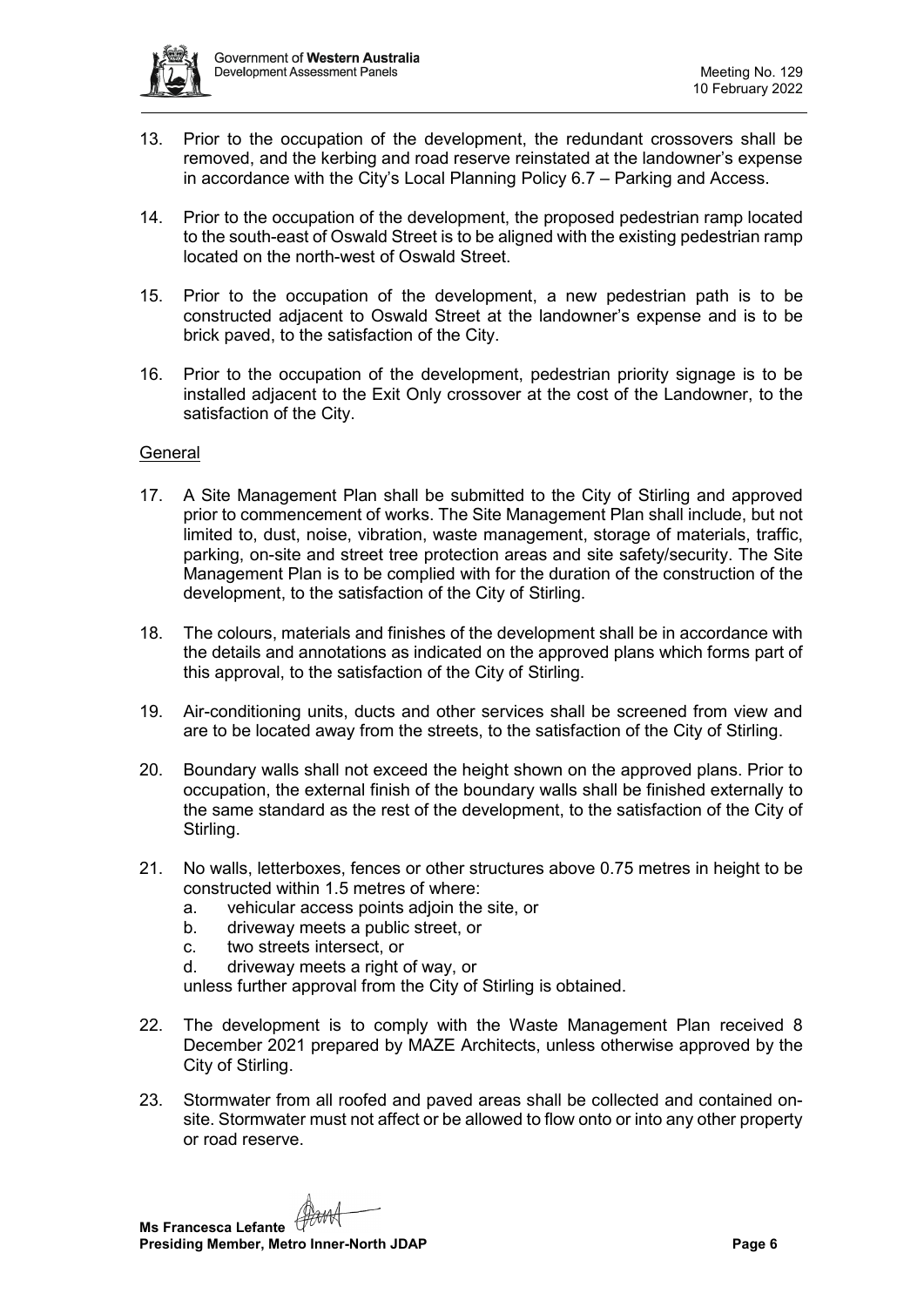

24. The development is required to be connected to sewer.

# **Advice Notes**

- 1. If the development the subject of this approval is not substantially commenced within a period of four years, or such other period as specified in the approval after the date of the determination, the approval shall lapse and be of no further effect.
- 2. If an applicant is aggrieved by this determination, there is a right of appeal under Part 14 of the Planning *and Development Act 2005*. An appeal must be lodged within 28 days of the determination with the State Administrative Tribunal.
- 3. This is a Development Approval under the City of Stirling Local Planning Scheme and related policies. It is not a building permit or an approval to commence or carry out development under any other law. It is the responsibility of the applicant to obtain any other necessary approvals, consents and licenses required under any other law, and to commence and carry out development in accordance with all relevant laws.
- 4. This approval is not an authority to ignore any constraint to development on the land, which may exist through statute, regulation, contract or on title, such as an easement or restrictive covenant. It is the responsibility of the applicant and not the City to investigate any such constraints before commencing development. This approval will not necessarily have regard to any such constraint to development, regardless of whether or not it has been drawn to the City's attention
- 5. The applicant is responsible for ensuring that all lot boundaries as shown on the approved plans are correct.
- 6. Noisy Construction Work outside the period 7:00am to 7:00pm Monday to Saturday and at any time on Sundays and Public Holidays is not permitted unless a Noise Management Plan for the construction site has been approved in writing by the City of Stirling.
- 7. With respect to the Advanced Trees, an Advanced Tree is defined in Local Planning Policy 6.11 Trees and Development as: *a tree which requires planting in at* least *a 100 litre container or greater size and which is at least 2 metres in height and at least 2 years of age.*
- 8. The proposed crossover configuration is subject to the approval of the City's Verge Control Business Unit. A "Crossover Installation Application" is required to be submitted and approved prior to the commencement of the crossover installation.
- 9. Collection and disposal of waste shall be managed in accordance with the City of Stirling Waste Management Local Law 2010, to the satisfaction of the City of Stirling.
- 10. Acid sulfate soils risk mapping indicates that the site is located within an area identified as representing a risk of ASS occurring within 3 metres of the natural soil surface. Please refer to Department of Water and Environmental Regulation's acid sulfate soil guidelines for information to assist with the management of ground and/or groundwater disturbing works. [https://www.der.wa.gov.au/your](https://www.der.wa.gov.au/your-environment/acid-sulfate-soils/69-acidsulfatesoils-guidelines)[environment/acid-sulfate-soils/69-acidsulfatesoils-guidelines.](https://www.der.wa.gov.au/your-environment/acid-sulfate-soils/69-acidsulfatesoils-guidelines)

**Ms Francesca Lefante** (Ham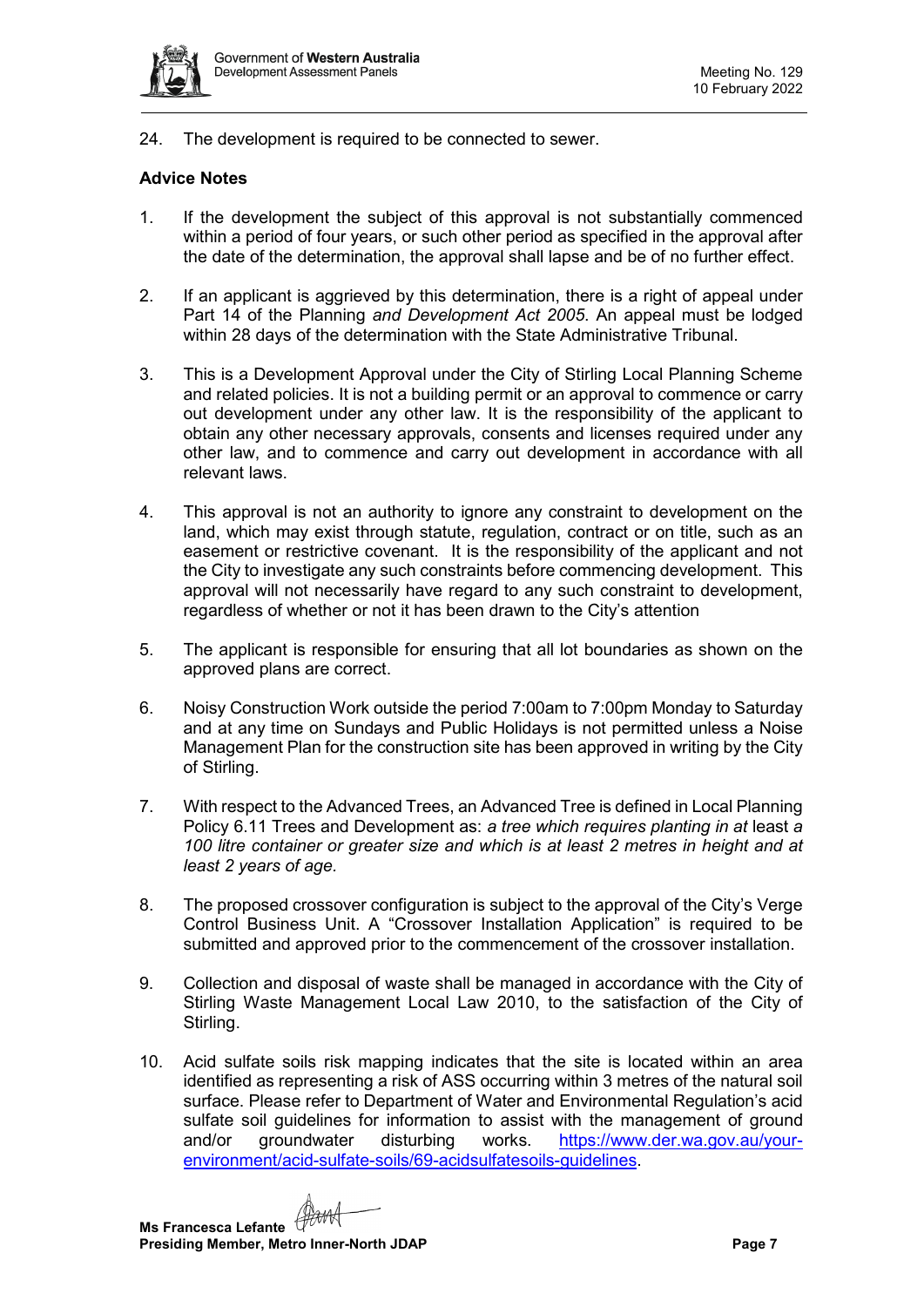

- 11. The City of Stirling's Environmental Health Business Unit provides the following advice:
	- a. The Food Tenancy is to comply with the requirements of the *Food Act 2008*. A food premises notification form is required to be completed and submitted to the City.
	- b. Compliance with Standard 3.3.1 Food Safety Programs for Food Service to Vulnerable Persons is required. A food safety plan must be submitted to the City for assessment and approval prior to operation.
	- c. A City of Stirling Environmental Health Officer is to be contacted to arrange a final inspection prior to the commencement of trade.
	- d. Full plans and specifications, including detailed kitchen fit out plans to be submitted to City's Environmental Health Business Unit for assessment. The following details will be required to support the application:
		- i. Two copies of scale floor plans showing the position of all fixtures and equipment (scale 1:50);
		- ii. Two copies of scaled sectional elevation plans showing the position of all fixtures and equipment;
		- iii. Finishes of every wall, floor and ceiling;
		- iv. Indication of hot and cold water supply and wastewater services;
		- v. Location of all sinks including hand washbasin; and
		- vi. Provide details of ventilation and exhaust system servicing the premises.

# **The Report Recommendation was put and CARRIED UNANIMOUSLY.**

**REASON:** The JDAP considered the proposal is consistent with the planning framework, and is an appropriate development of an underused portion of the site. The additional retail offering is considered a benefit to the community. JDAP noted the inclusion of a condition regarding on-site servicing and site reconfiguration should closure of a portion of the road reserve occur. The JDAP supported the proposal consistent with the recommendation and reasons outlined in the RAR.

# <span id="page-7-0"></span>**8.1b No.388 (Lot 4) Scarborough Beach Road, Innaloo**

| Development Description: | Aldi Supermarket addition and associated works |
|--------------------------|------------------------------------------------|
| Applicant:               | Urbis Pty Ltd                                  |
| Owner:                   | Scentre Management Limited and RE1 Limited     |
| Responsible Authority:   | City of Stirling                               |
| DAP File No:             | DAP/21/02097                                   |
|                          |                                                |

#### **REPORT RECOMMENDATION**

**Moved by:** Cr Suzanne Migdale **Seconded by:** Cr Felicity Farrelly

That the Metro Inner-North JDAP resolves to:

1. **Approve** DAP Application reference DAP/21/02097 and accompanying plans (numbered SDC-01, SDC-02, SDC-03, SDC-04) date-stamped 27 January 2022 by the Department of Planning, Lands and Heritage on behalf of the Western Australian Planning Commission, in accordance with Clause 30(1) of the Metropolitan Region Scheme, subject to the following conditions:

**Ms Francesca Lefante Presiding Member, Metro Inner-North JDAP Page 8**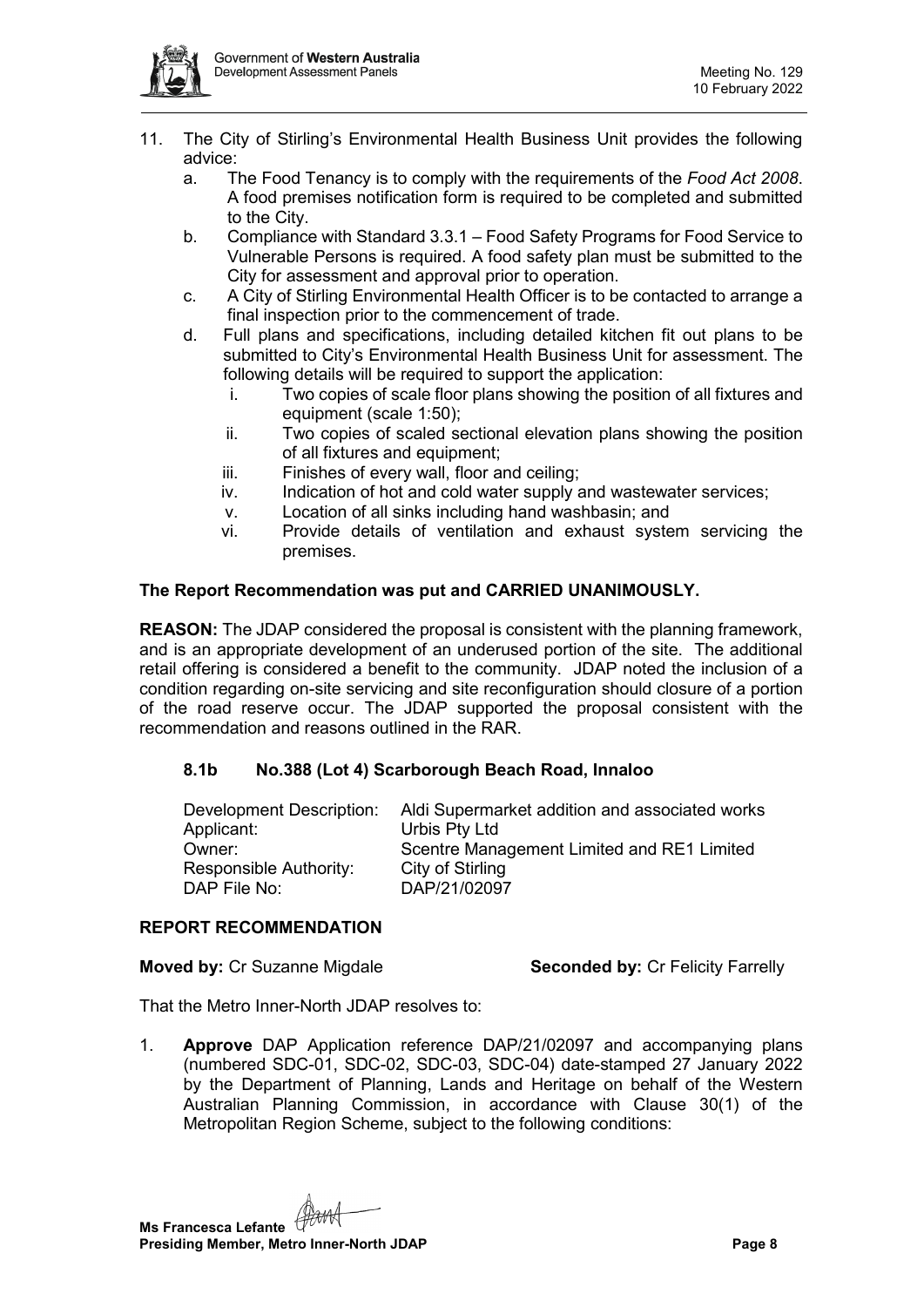

# **Conditions**

- 1. The proposed development is to comply in all respects with the submitted plans date-stamped 27 January 2022 by the Department of Planning, Lands and Heritage on behalf of the Western Australian Planning Commission (attached).
- 2. This decision constitutes planning approval only and is valid for a period of four years from the date of approval, which is inclusive of the automatic two year extension of time provided for under the *COVID-19 Response and Economic Recovery Omnibus Act 2020*. If the subject development is not substantially commenced within the specified period, the approval shall lapse and be of no further effect.

# **Advice Notes**

1. The Department of Transport advises that the landowner/applicant should review the shopping centre Parking Management Plan and the travel plan and make necessary adjustment to take the parking reduction into consideration.

# **The Report Recommendation was put and CARRIED UNANIMOUSLY.**

**REASON:** The JDAP considered the proposal is consistent with the planning framework and development in the area. The JDAP supported the proposal consistent with the recommendation and reasons outlined in the RAR.

# <span id="page-8-0"></span>**9. Form 2 – Responsible Authority Reports – DAP Amendment or Cancellation of Approval**

Nil

# <span id="page-8-2"></span><span id="page-8-1"></span>**10. State Administrative Tribunal Applications and Supreme Court Appeals**

| <b>Current SAT Applications</b>    |                               |                                                                                                                                                     |                                                                               |                       |  |
|------------------------------------|-------------------------------|-----------------------------------------------------------------------------------------------------------------------------------------------------|-------------------------------------------------------------------------------|-----------------------|--|
| File No. &<br><b>SAT</b><br>DR No. | <b>LG Name</b>                | <b>Property Location</b>                                                                                                                            | <b>Application</b><br><b>Description</b>                                      | <b>Date</b><br>Lodged |  |
| DAP/19/01651<br>DR160/2020         | of<br>City<br><b>Nedlands</b> | Lot 1 (80) Stirling<br>Highway, Lots 21-<br>$(2, 4 \& 6)$<br>23<br>Florence Road and<br>Lots 33 & 33 (9&7)<br>Street,<br>Stanley<br><b>Nedlands</b> | <b>Shopping Centre</b>                                                        | 21/07/2020            |  |
| DAP/19/01655<br>DR178/2021         | City<br>of<br><b>Nedlands</b> | (135)<br>684<br>Lot<br>Broadway,<br><b>Nedlands</b>                                                                                                 | Mixed<br>Use<br>(26)<br>Development<br>Serviced<br>Apartments<br>and<br>Café) | 30/08/2021            |  |

The Presiding Member noted the following SAT Applications -

**Ms Francesca Lefante Presiding Member, Metro Inner-North JDAP Page 9**